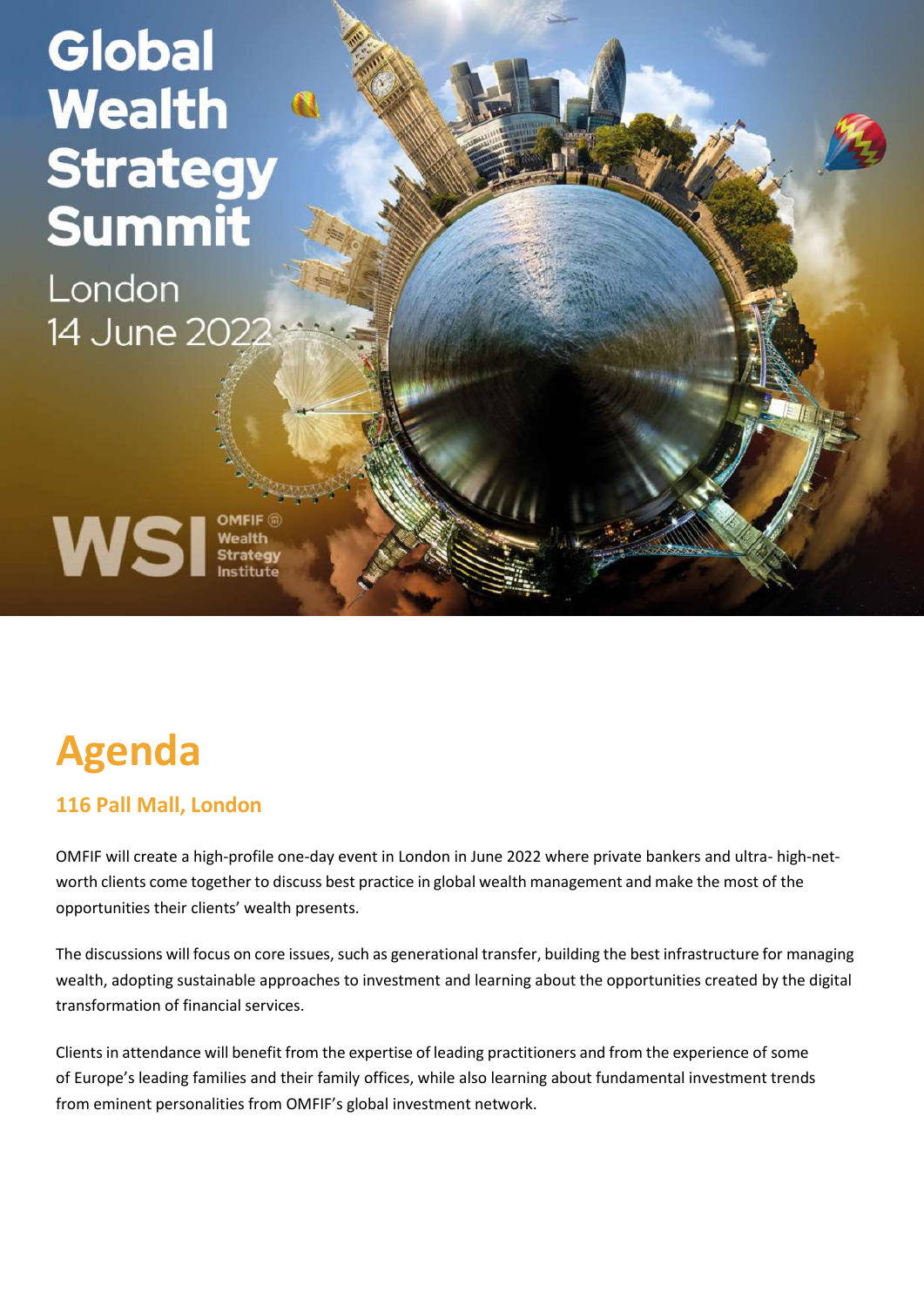#### **Keynote Speakers**

**Lord Norman Lamont,** former Conservative member of the UK House of Lords and Chancellor of the Exchequer **Lord Meghnad Desai,** Member of the British House of Lords **Sir Vince Cable,** former Secretary of State for Business, Innovation and Skills **Tim O'Hara,** Co-Head of the Rockefeller Global Family Office, President of the Family Office, Rockefeller Capital Management **Philippe Rudloff,** CEO, Atlantis Marcuard **Du Jun,** Co-Founder, Huobi Group **Bo Ji**, Assistant Dean and Chief Representative of Europe, Cheung Kong Graduate School of Business (CKGSB) **Viola Werner,** Head of Global Next Generation & Families Department, Credit Suisse **Louise Huterstein,** CEO, Solo Holdings AG & Senior Advisor to the YIO **Hayley Mole,** Vice President, Flat World Partners & YIO President

#### **Headline Speakers**

**Helen Avery,** Director of Nature Programmes and GFI Hive, Green Finance Institute **Boris Bohrer-Bilowitzki,** Chief Revenue Officer, Copper **Kristina Church,** Head of Responsible Investment Strategy, BNY Mellon Investment Management **Antonio Curia,** Executive Director, Wimmer Family Office & Wimmer Financial LLP **Marjan Delatinne,** Managing Director, Payments, SETL **Stefan Edelmann,** Executive Director Asset Management, Sygnum Bank **Alexandre Gartner,** Private Bank Head, Bradesco Europa **Elliot Hentov,** Head of Macro Policy Research, State Street Global Advisors **Tim Jones,** Executive Director, Tata Limited **Grant Parkinson,** Head of Consumer, Private and Business Banking for Europe, Standard Chartered **Maya Prabhu,** Managing Director and Head of Wealth Advisory, EMEA, J.P. Morgan Private Bank **Manish Singh,** Chief Investment Officer, Crossbridge Capital **Anna Stupnytska,** Global Macro Economist, Solutions and Multi Asset, Fidelity **Olivier Trémeaud,** Group Head of Wealth Solutions, Edmond de Rothschild **Victor Wang**, EMEA Head of Asia Coverage and Connectivity, HSBC Private Banking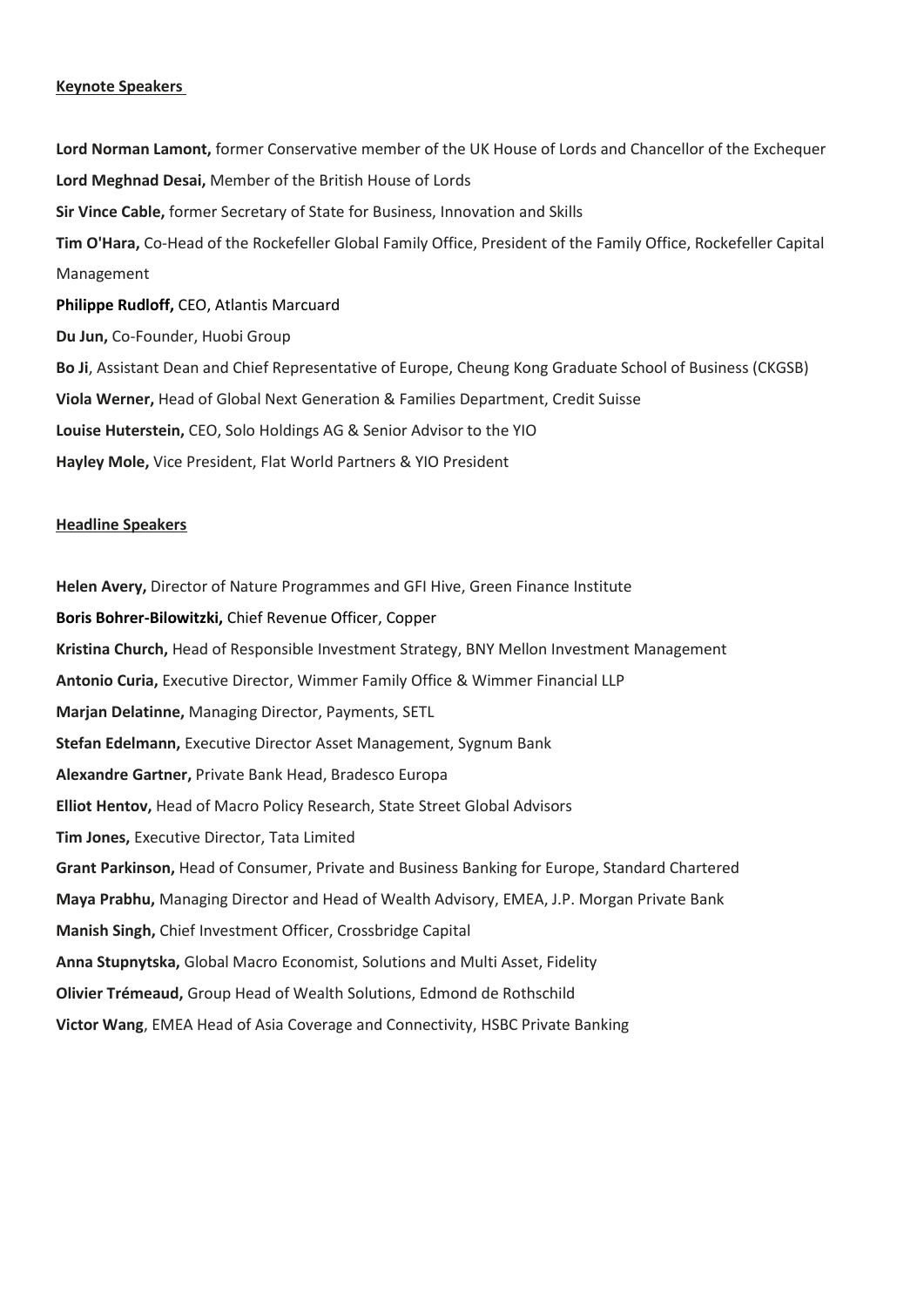### **Tuesday 14 June, 2022**

09:00-09:05

#### **OMFIF welcome**

**Lily Zhu,** Managing Director, Global Wealth Strategy Institute and Head of Asia, OMFIF

09:05-09:20

**Opening remarks**

#### **John Orchard**, CEO, OMFIF

**Lord Norman Lamont,** former Conservative member of the UK House of Lords and Chancellor of the Exchequer

#### 09:20-09:45

#### **Opening keynote address**

#### **Family wealth as a force for good**

- Historical perspective of the Rockefeller Family Office
- Foundational pillars established to provide comprehensive advice and services across generations
- Engaging Next Gen family members
- Integrating ESG into portfolios
- Recent Client Survey results: top three services in demand (one of which is Financial Education that I can speak to)
- Lessons learned perspective

#### **Speaker**

**Tim O'Hara,** Co-Head of the Rockefeller Global Family Office, President of the Family Office, Rockefeller Capital Management

#### **Moderator**

**Clive Horwood,** Deputy CEO and Managing Editor, OMFIF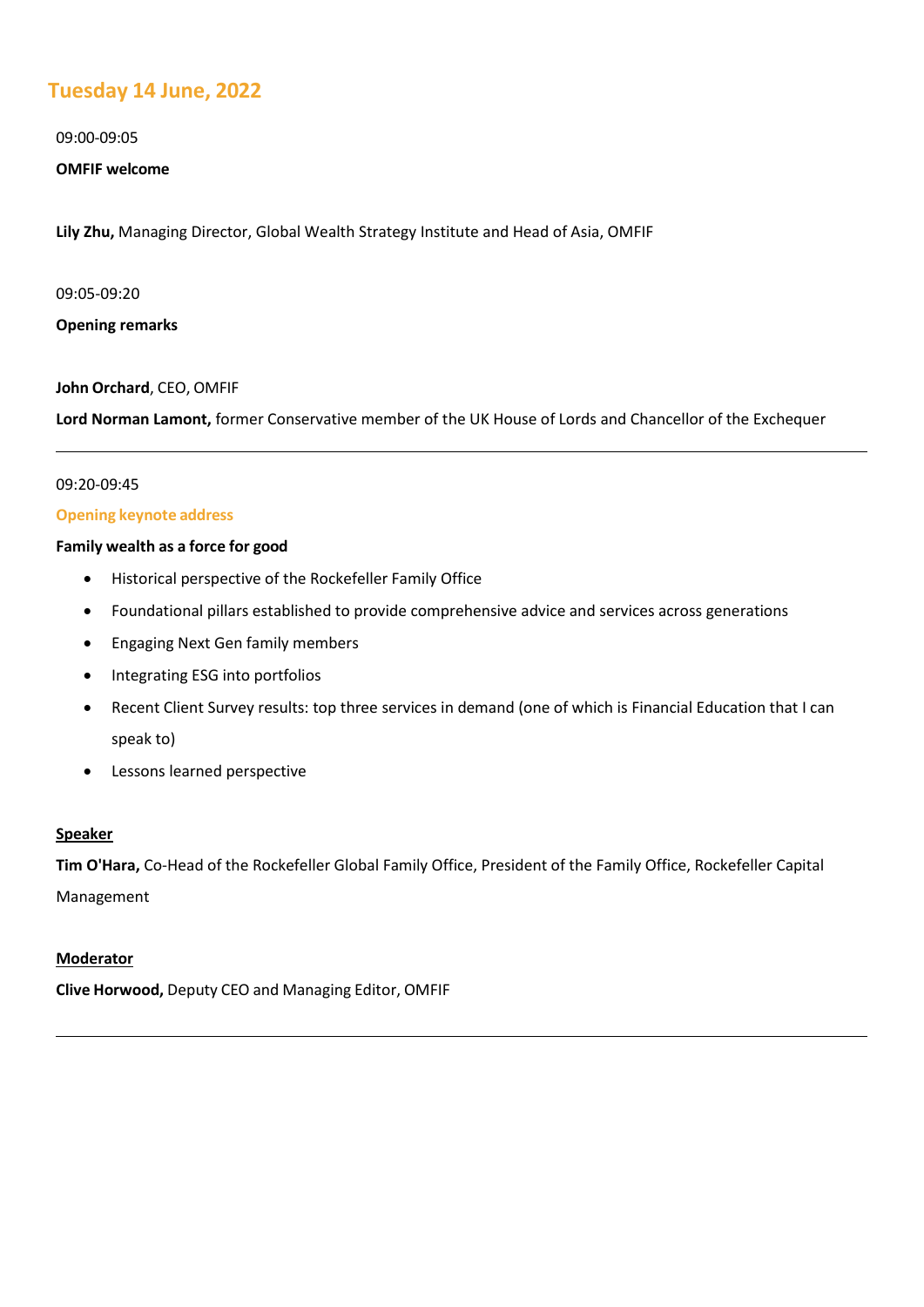#### 09:45-10:35

#### **Panel discussion 1:**

#### **A wealth of experience: understanding the economic world we live in today**

This panel of forefront leaders will share their insights into global macroeconomic trends which are impacting UHNWI's portfolios, including the outlook for inflation, geopolitical risks and the post-pandemic recovery:

- Exploring how Family Offices and their clients are addressing the actual economic environment
- Analysing how the after-effects of the pandemic and the geopolitics of fragmentation create a regime change in the macro backdrop for today's investors
- Shining a light on the coming decade and the challenges facing investors

#### **Speakers**

**Sir Vince Cable,** former Secretary of State for Business, Innovation and Skills **Antonio Curia,** Executive Director, Wimmer Family Office & Wimmer Financial LLP **Lord Meghnad Desai,** Member of the British House of Lords **Elliot Hentov,** Head of Macro Policy Research, State Street Global Advisors

#### **Moderator**

**Neil Williams,** Chief Economist, OMFIF

#### 10:35-10:55 **Refreshments and networking break**

#### 10:55-11:20

#### **Keynote presentation and interview**

#### **Future of money**

One of Asia's most dynamic and influential blockchain entrepreneurs will explore how crypto assets are on the cusp of transforming the way that UHNWIs invest. In addition, he will share his experience in managing and utilising the wealth his business has generated.

#### **Speaker**

**Du Jun,** Co-Founder, Huobi Group

#### **Moderator**

**Clive Horwood,** Deputy CEO and Managing Editor, OMFIF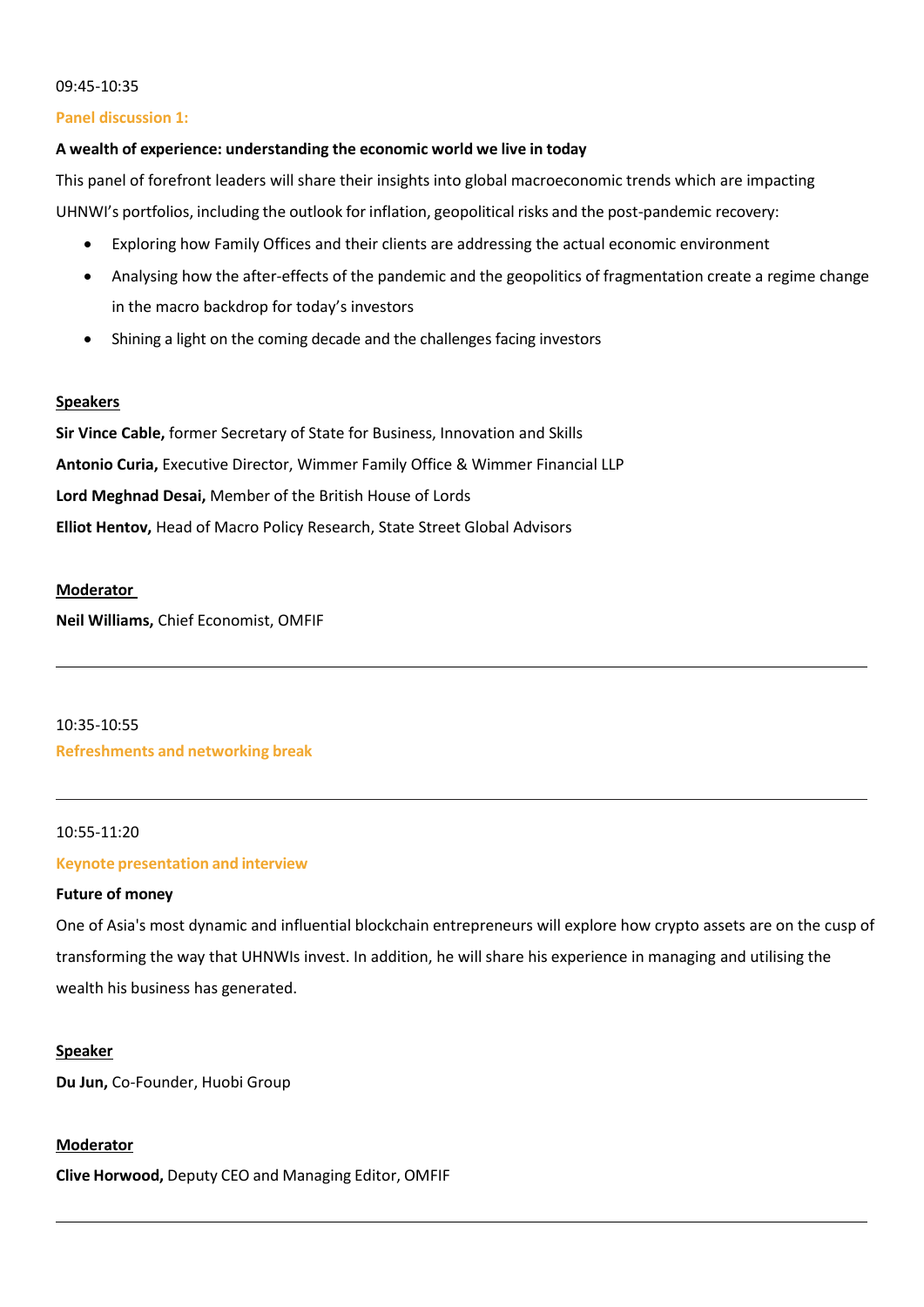#### 11:20-11:55

#### **Fireside chat**

#### **What every UHNWI should know**

Hear from the heads of the world's leading wealth managers about all the key strategic issues facing their most important clients, from next generation transfer to investing in sustainable assets and private markets, and embracing new digital technology in financial services:

- Developing family governance and communication strategies
- Providing next generation engagement and development
- Establishing family offices and crafting effective and rewarding philanthropy strategies

#### **Speakers**

**Maya Prabhu,** Managing Director and Head of Wealth Advisory, EMEA, J.P. Morgan Private Bank **Olivier Trémeaud,** Group Head of Wealth Solutions, Edmond de Rothschild

#### **Moderator**

**Clive Horwood,** Deputy CEO and Managing Editor, OMFIF

#### 11:55-12:45

#### **Panel discussion 2**

#### **Are today's NextGen the disruptors of tomorrow?**

Over the next 10-15 years, the Next Generation – set to inherit a record amount across the globe – is set to become the driving force in wealth management. This, in turn, will mean a tectonic shift in expectations and demands on both banks and wealth managers.

This panel will discuss with two Next Generation family members their different demands, desires and needs compared to their parents, which will have an impact on the companies and wealth they inherit.

What visions does the Next Gen have for the financial industry? How are they contributing to reach this new vision? What is their view on new types of investments, such as ESG and digital assets? And are wealth managers ready to cope with the disruptive force of the Next Gen?

#### **Speakers**

**Louise Huterstein,** CEO, Solo Holdings AG & Senior Advisor to the YIO **Hayley Mole,** Vice President, Flat World Partners & YIO President

#### **Moderator**

**Viola Werner,** Head of Global Next Generation & Families Department, Credit Suisse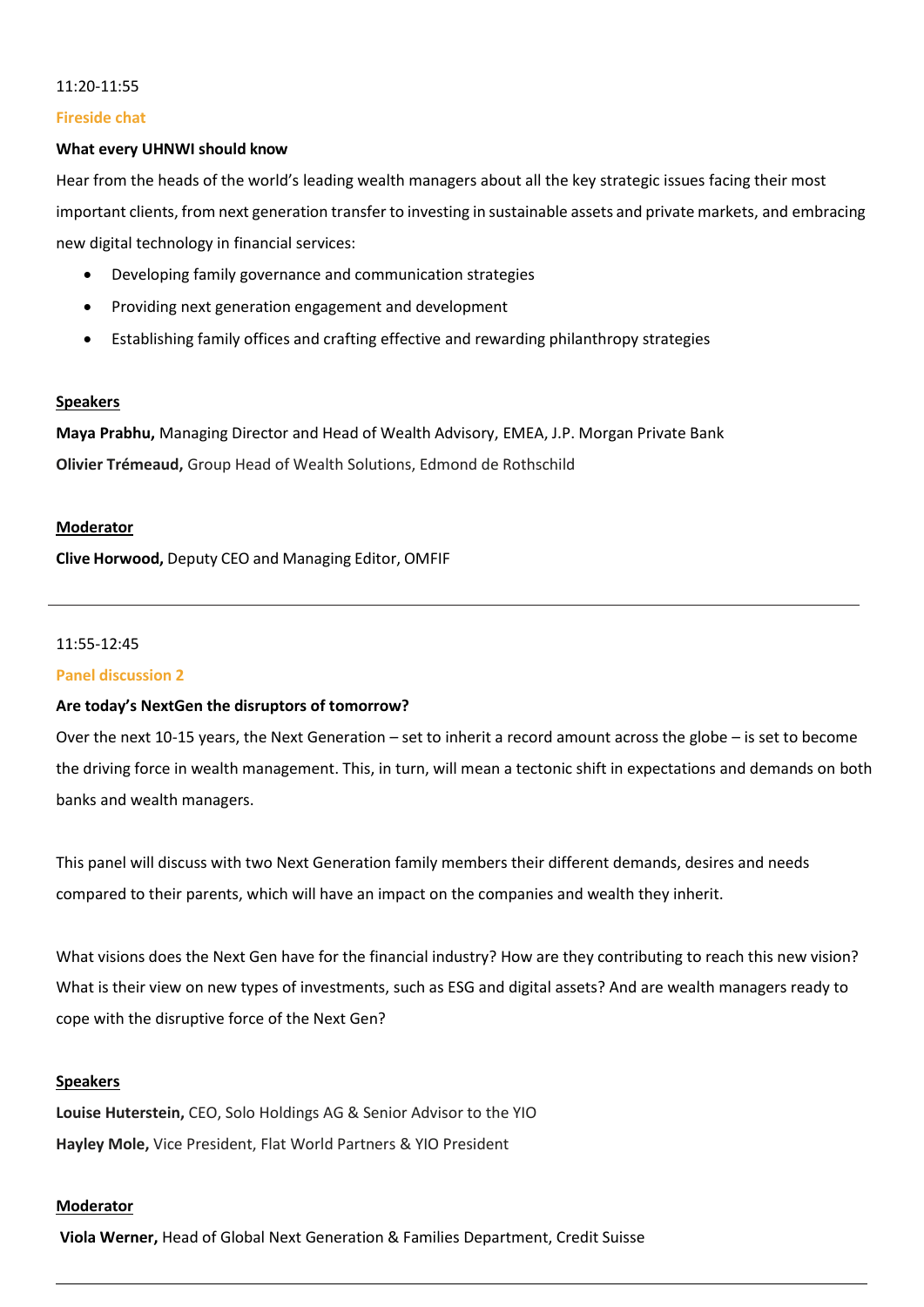#### 14:00-14:20

#### **Keynote interview**

#### **Preserving multigenerational wealth over three centuries**

A leading European family discusses how a boutique family office has served the needs of many generations of clients.

#### **Speaker**

**Philippe Rudloff,** CEO, Atlantis Marcuard

#### **Moderator**

**Lily Zhu,** Managing Director, Global Wealth Strategy Institute and Head of Asia, OMFIF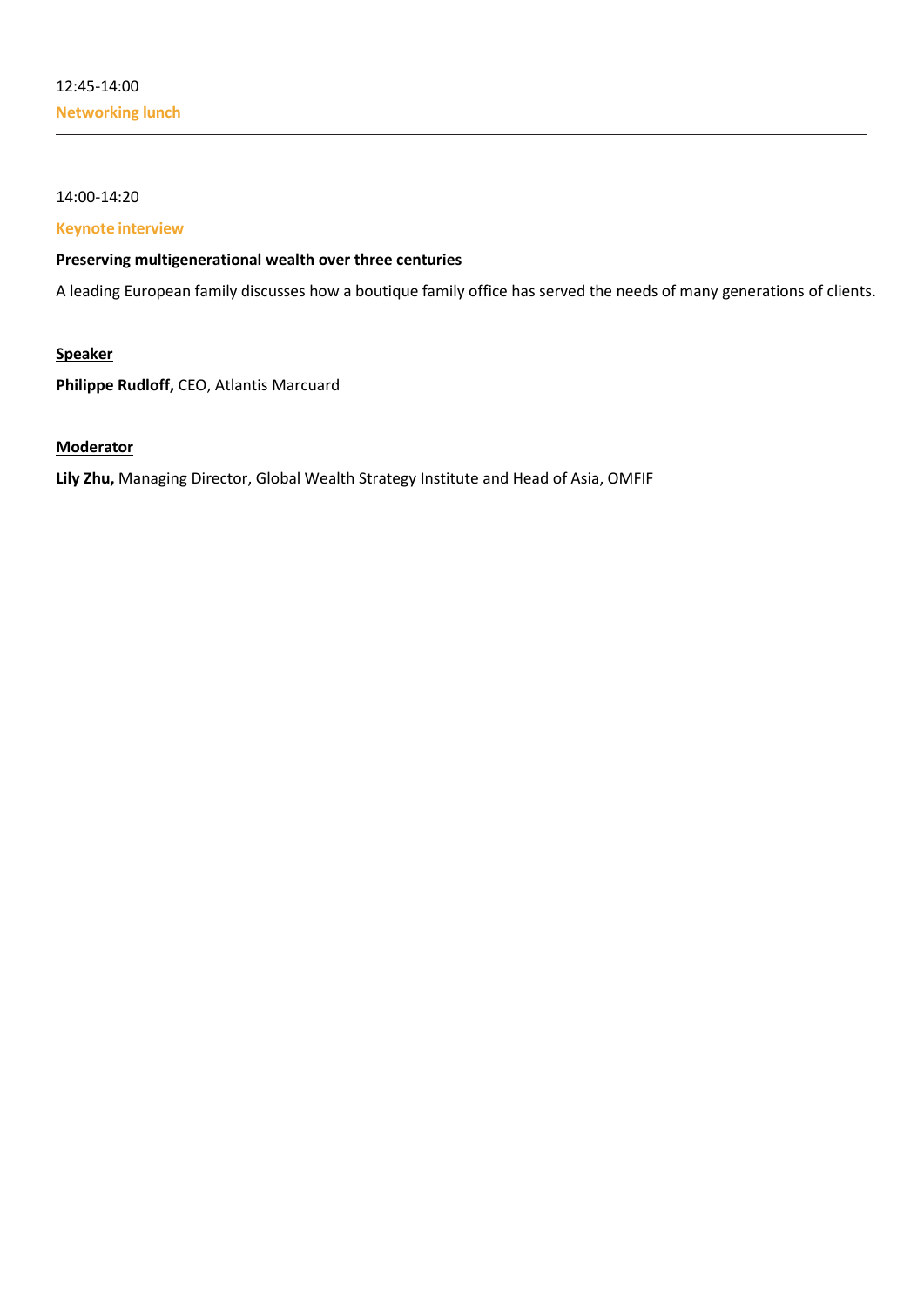#### 14:20-15:10

#### **Panel discussion 3**

#### **How a digital world will affect your wealth: Unleashing the full potential of blockchain, NFTs and Web 3**

The rise of digital assets and technology could transform global financial markets and blockchain technology could offer new ways for wealth managersto invest in private markets and alternative assets in safe and efficient ways. Experts in digitalisation will explain the opportunities that wealthy clients and their advisers can expect as these markets develop and mature:

- Debating whether uncollateralised assets are highly unlikely to ever be anything other than an economic sideshow
- The world of crypto, blockchain, Initial Coin Offerings and DEFI Wave of the future or hyperbole, smoke and mirrors?
- Over the decades, how has the failure of Central Banks to maximise use of digital cash created the vacuum that crypto, blockchain, Initial Coin Offerings and DEFI have come to fill?
- Exploring the main reasons to invest in crypto assets and how can they be integrated in a traditional investment portfolio
- What investment outcomes can be targeted with investing in crypto assets?
- Where do we currently see the opportunities and risks for investors in crypto markets?
- Optimising capital efficiency and minimising counterparty risk of digital asset trading
- Examining the path towards institutionalisation of digital assets
- Reviewing the Regulated Liability Network and the future of digital money

#### **Speakers**

**Boris Bohrer-Bilowitzki,** Chief Revenue Officer, Copper **Marjan Delatinne,** Managing Director, Payments, SETL **Stefan Edelmann,** Executive Director Asset Management, Sygnum Bank **Tim Jones,** Executive Director, Tata Limited

#### **Moderator**

**John Orchard**, CEO, OMFIF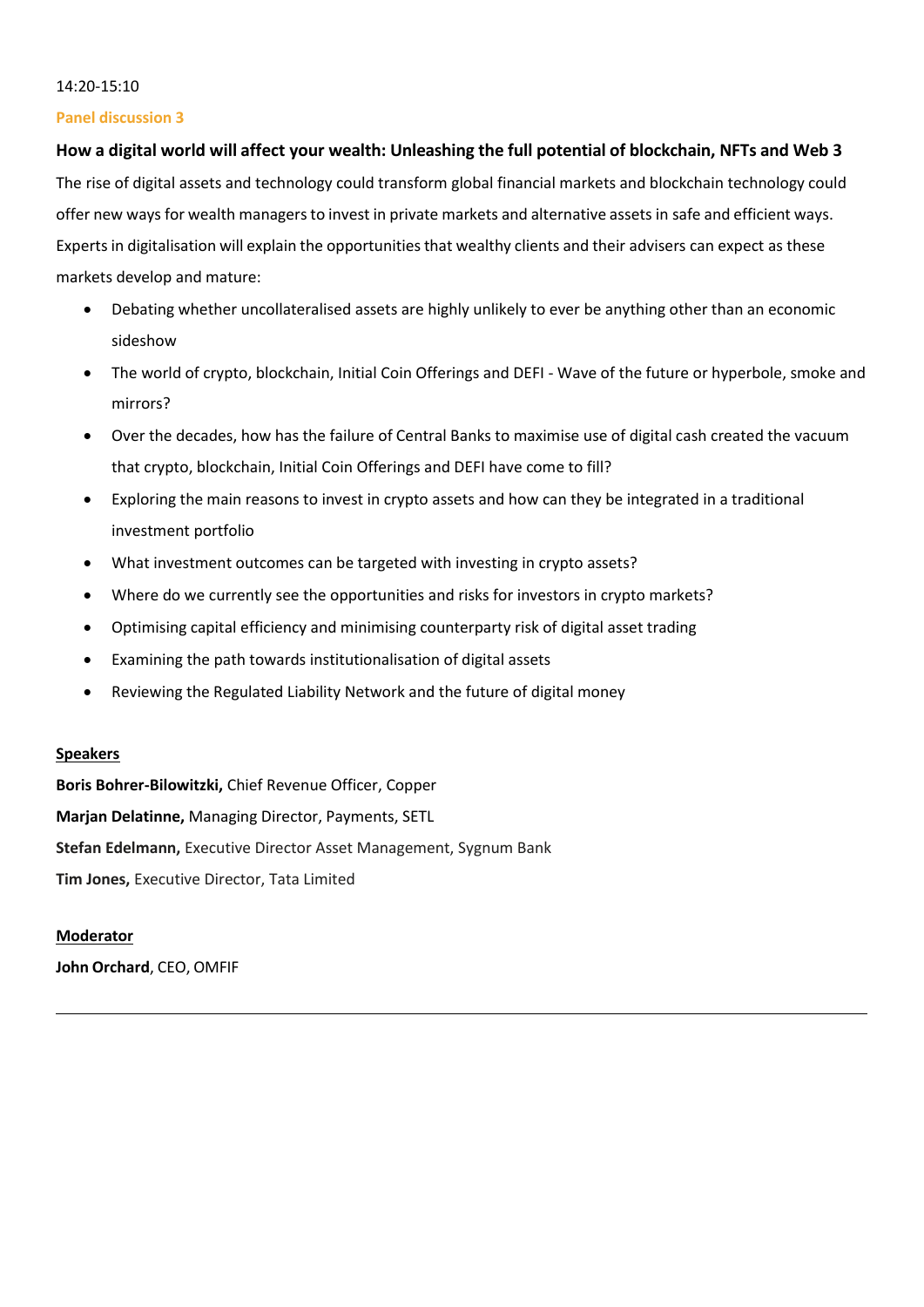#### 15:10-15:50

#### **Panel discussion 4**

#### **Pioneers in sustainable investment**

UHNWIs are more and more looking to increase their investments in sustainable assets, especially among the next generation. But they - and their advisers and managers - are hampered by the lack of quantitative and outcomeoriented data. This fireside chat will bring two pioneers in the field of sustainable investment from some of the world's biggest asset owners to share their approach to sustainable investing with our audience of UHNWIs:

- Regulatory and policy requirements in the sustainable investing space and how that is driving demand from different types of clients
- Value vs. values and how clients should think about future returns from their assets
- Highlighting significant, differentiated impacts on long-term risk and return projections across different time horizons and geographies
- How the macro backdrop has impacted sustainable investing, including the cost of living, Ukraine/Russia, the energy crisis and the impact of COVID
- Nature in addition to the climate piece (as part of the E of ESG)
- The role of philanthropy in being more catalytic and spurring private investment

#### **Speakers**

**Helen Avery,** Director of Nature Programmes and GFI Hive, Green Finance Institute **Kristina Church,** Head of Responsible Investment Strategy, BNY Mellon Investment Management **Anna Stupnytska,** Global Macro Economist, Solutions and Multi Asset, Fidelity

#### **Moderator**

**Emma McGarthy,** Head of the Sustainable Policy Institute, OMFIF

#### 15:50-16:10

**Refreshments and networking break**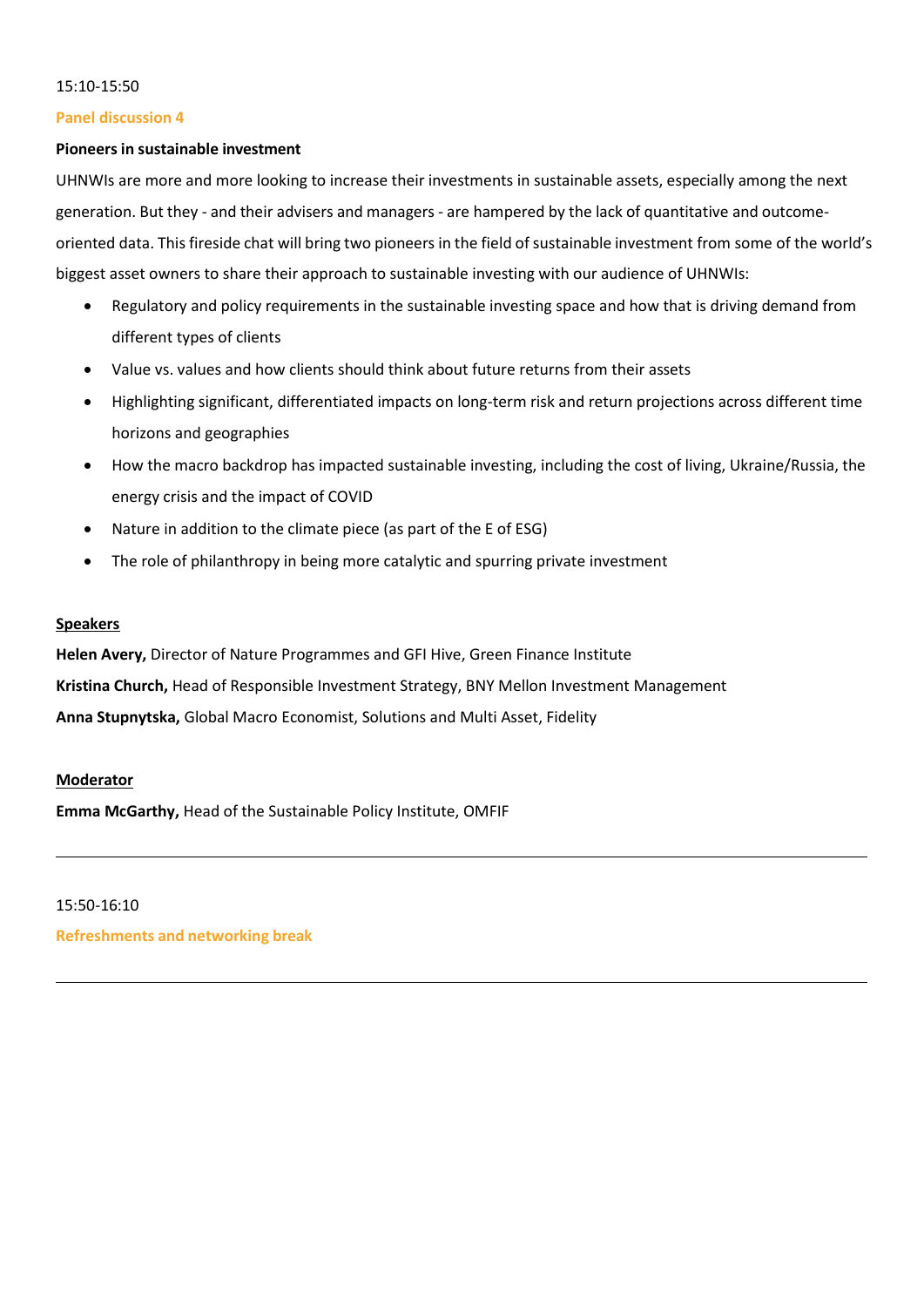#### 16:10-16:35

#### **Keynote speeech**

#### **Connecting Asia's NextGen with the rest of the world**

Families run 85% of the businesses in Asia. Of the top 750 largest family businesses globally, over 20% are Asia-based, with combined revenue of almost \$2 trillion. Influenced by Confucianism, Asia NextGen are taught to remember their roots and filial piety (Xiao). They also learned a lot of western culture and thinking after being educated overseas. They are mixtures with both Eastern and Western values. Growing up in a dramatically different generation from their parents, Asia NextGen have many unique characteristics and needs. This speech will discuss:

- Characteristics of Asia NextGen and comparison with Western NextGen
- Needs of Asia NextGen
- How to connect Asia's NextGen with the rest of the world

#### **Speaker**

**Bo Ji,** Assistant Dean and Chief Representative of Europe, Cheung Kong Graduate School of Business (CKGSB)